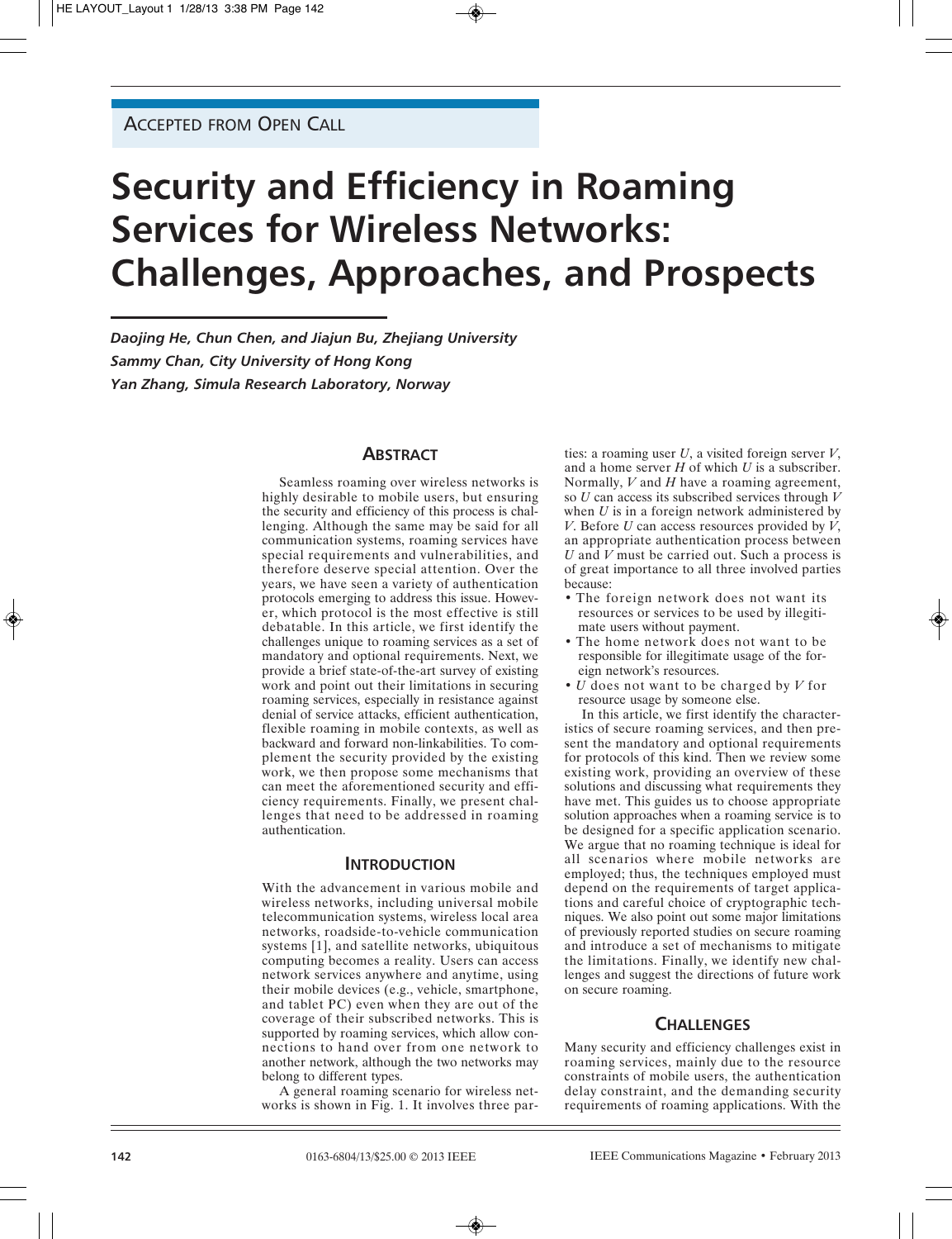increasing use of cryptography to protect roaming services, it is important to have a clear understanding of the requirements that an effective roaming authentication protocol should meet. The mandatory requirements are listed and briefly described as follows [2–8]:

- 1 **Server authentication:** Roaming users should be allowed to authenticate the foreign server they visit to avoid potential deception and other malicious attacks.
- 2 **Subscription validation:** A visited foreign network must authenticate mobile users to ensure their legitimacy.
- 3 **Provision of user revocation:** Services to a roaming user should be terminated once its subscription period ends.
- 4 **Key establishment:** A session key should be established between a roaming user and a visited foreign server to protect subsequent data exchanged between them.
- 5 **Low computation complexity and communication cost:** A mobile user is generally constrained in terms of power, processing capability, and storage space. The degree of the resource limitation is different for various mobile devices (e.g., laptop PC, smart phone, PDA). Therefore, a roaming authentication process should be computationally efficient. At the same time, such a process should be fast enough to maintain persistent connectivity for mobile users.
- 6 **Basic user anonymity and non-traceability:** A user should be anonymous, and its activities must not be linkable by eavesdroppers. Non-linkability means that an adversary cannot link the communication activities of a particular user together and thus establish the user's profile.
- 7 **Attack resistance:** The roaming protocol should have the ability to resist various attacks in wireless networks (e.g., denial of service [DoS] attack, replay attack, depositcase attack) such that it can be applied in the real world.

At the same time, besides the mandatory requirements, certain application scenarios may impose some optional requirements. They are listed and described briefly in Table 1. Note that some of them are numbered as sub-requirements of the related mandatory requirements. In summary, as depicted in Fig. 2, the main challenge in developing roaming authentication protocols is to provide robust security, that is, meet the mandatory security requirements 1–7 and customize optional security requirements (1.1)–(10) with high efficiency.

# **BRIEF REVIEW OF EXISTING APPROACHES**

Existing roaming authentication protocols<sup>1</sup> (e.g., [2–8]) can be classified into two categories: three-party and two-party approaches. As shown in Fig. 3a, the three-party approach requires the involvement of all three parties. The simplest procedure is: Upon receiving a login request from a roaming user *U*, the foreign server *V* sends an authentication request to *U*'s home server *H*. *H* checks whether *U* is its legitimate



**Figure 1.** *Overview of roaming services.*

subscriber and *V* is a legitimate foreign server. After receiving a response from  $H, V$  uses the secret information provided by *H* to perform authentication and key establishment with *U*. Alternatively, as shown in Fig. 3b, the two-party approach does not involve the home network. That is, without the help of *H*, *V* performs mutual authentication and session key establishment with U.

## **THREE-PARTY ROAMING PROTOCOLS**

The conventional roaming authentication approaches [2, 3] follow the three-party structure. Simple cryptographic techniques (i.e., hash function operation, symmetric and public key cryptography) are usually used for this type of systems. The typical authentication procedures are as follows. A user *U* sends a login request  $({\lbrace ID, h(key) | ID \vert \text{ noncel} | ...}$ ,  ${\lbrace ID, E_{key}(ID) | \vert \text{ non-cel} | ... \rbrace}$ *nonce* $|\ldots\rangle$ , or  $\{Cert, sign (noncell \ldots)\})$  to the visited foreign server *V*, where the notations *ID*,  $h(key \mid data)$ ,  $E_{key}(.)$ , and  $sign(.)$  represent the user identity, keyed-hash-function with a session key, encryption with a symmetric key, and digital signature using public key cryptography, respectively. Additionally, **i** denotes the bit concatenation operator. Also, *nonce* is a random number included in the *beacon messages*, which are periodically broadcast by *V* to declare service existence. Upon receiving this login request message, server  $\vec{V}$  transmits the message to  $\vec{U}$ 's home server *H* for authentication. Since these approaches only require low-cost cryptographic operations on mobile users and network servers, they are suitable for resource-limited application scenarios. For example, our implementations show that Advanced Encryption Standard (AES) encryption (with a 128-bit plaintext and a 128-bit key) and an ECC-160 digital signature just take  $0.6 \,\mu s$ and 102 us on a 1.2-GHz laptop PC, respectively.

One example is wireless LAN (WLAN) secure roaming. The IEEE 802.1x standard provides an authentication framework that is based on the Extensible Authentication Protocol (EAP). In the EAP framework, some authentication methods including EAP-MD5 (Internet Engineering Task Force [IETF] RFC 1321), EAP-TLS, EAP-TTLS, and EAP-GPSK have

*<sup>1</sup> Disclaimer: To our knowledge, until now more than hundreds of roaming protocols have been proposed. Thus, the roaming authentication schemes covered in this article are not intended to be exhaustive. The choice is due partly to our (clearly subjective) decision about which existing roaming protocols are most eminent.*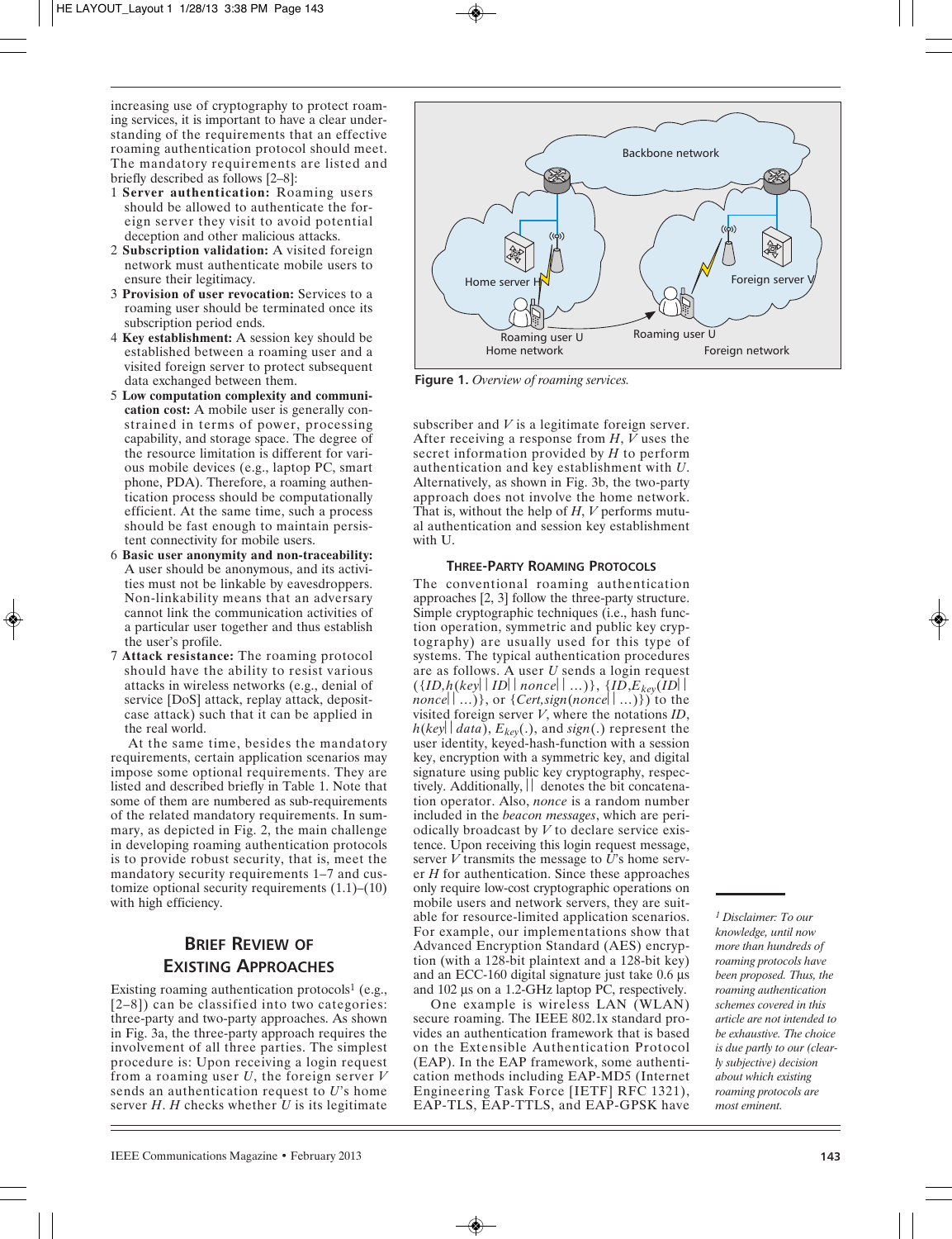| (1.1) Local server validation                                 | A user can be sure about the identity of the foreign server without the help of its home server.                                                                                                                                                                                                                                                                    |  |  |  |  |
|---------------------------------------------------------------|---------------------------------------------------------------------------------------------------------------------------------------------------------------------------------------------------------------------------------------------------------------------------------------------------------------------------------------------------------------------|--|--|--|--|
| (2.1) Local subscription validation                           | A foreign server can check whether a roaming user is a legitimate subscriber without con-<br>sulting the user's home server.                                                                                                                                                                                                                                        |  |  |  |  |
| (3.1) Local user revocation                                   | Without the involvement of the home server, a foreign server can check whether a roam-<br>ing user has been revoked.                                                                                                                                                                                                                                                |  |  |  |  |
| (3.2) Provision of dynamic user revocation<br>mechanism       | To prevent misbehaving users from infiltrating the system, revocation of misbehaving<br>users should take place at any time. Note that in contrast to Requirement (3), dynamic<br>user revocation occurs before the subscription period of a user expires.                                                                                                          |  |  |  |  |
| (3.3) Easily scheduled revocation                             | To be flexible, it should easily allow a scheduled revocation after which a user will resume<br>the service. For example, a user may plan to suspend the service for a few months.                                                                                                                                                                                  |  |  |  |  |
| (4.1) Strong key establishment                                | If the session key is solely chosen by one of the two communication parties (i.e., roaming<br>user and visited foreign server), the other party may be induced to force the use of an old<br>key. Additionally, for personal privacy, the home server should not be allowed to obtain<br>the session key.                                                           |  |  |  |  |
| (4.2) Key establishment with forward/<br>backward secrecy     | Even if a long-term secret key is compromised at any point in time, all the preceding and<br>subsequent session keys cannot be revealed.                                                                                                                                                                                                                            |  |  |  |  |
|                                                               | In order to ensure strong security, when a mobile user stays within the same foreign net-<br>work (or its home network) for longer than a pre-defined threshold time, the session key                                                                                                                                                                               |  |  |  |  |
| (4.3) Update session key periodically                         | needs to be updated periodically.                                                                                                                                                                                                                                                                                                                                   |  |  |  |  |
| (6.1) The second level user anonymity and<br>non-traceability | In addition to Requirement (6), any user is anonymous and its activities are not linkable by<br>foreign servers. Unless user identity information is imperative in some emergency situa-<br>tions or special applications, the foreign server is only allowed to ensure the legitimacy,<br>rather than the real identity and activity linkability of roaming users. |  |  |  |  |
| (6.2) The third level user anonymity and<br>non-traceability  | In addition to Requirement (6.1), relationship between roaming users and foreign servers<br>should be anonymous to eavesdroppers.                                                                                                                                                                                                                                   |  |  |  |  |
| (6.3) The fourth level user anonymity and<br>non-traceability | In addition to Requirement (6.2), the home server is anonymous to foreign servers.                                                                                                                                                                                                                                                                                  |  |  |  |  |
| (6.4) The fifth level user anonymity and<br>non-traceability  | In addition to Requirement (6.3), any user is anonymous and its activities are not linkable<br>by its home server.                                                                                                                                                                                                                                                  |  |  |  |  |
| (8) Non-repudiation                                           | For purpose of billing, it is required that a user cannot deny its usage of network services.                                                                                                                                                                                                                                                                       |  |  |  |  |
| (9) Universal authentication                                  | The same protocol and signaling flows are used regardless of the domain (home or for-<br>eign) a user is visiting [5]. This helps reducing the system complexity in practice.                                                                                                                                                                                       |  |  |  |  |

**Table 1.** *Optional requirements for secure roaming protocols.*

been proposed. As one of the most popular EAP types, EAP-MD5 is primarily based on a oneway hash function. When using EAP-MD5, a subscriber computes the hash value with the password as input, and the hash value is transmitted through the visited server to the home server for subscriber validation. The main weakness is that EAP-MD5 cannot support user anonymity and non-traceability, and server authentication. Although the other EAP solutions (e.g., EAP-TLS, EAP-TTLS, and EAP-GPSK) can achieve mutual authentication between mobile users and the visited networks, recent studies [9] have shown that they cannot provide basic user anonymity and non-traceability, session key security, or attack resistance.

# **TWO-PARTY ROAMING PROTOCOLS**

Compared with the three-party approach, the advantages of the two-party technique include the following. First, it avoids some problems such as the connection loss between the foreign server and the home server, and the single point of failure due to the home server, which are possible in the three-party structure. Second, one drawback of the three-party roaming structure is that these protocols require a foreign server to unconditionally forward any login request, valid or invalid, to the home server [2, 3]. Therefore, an adversary can easily launch DoS attacks on a home server through a foreign server. However, the two-party structure only requires the roam-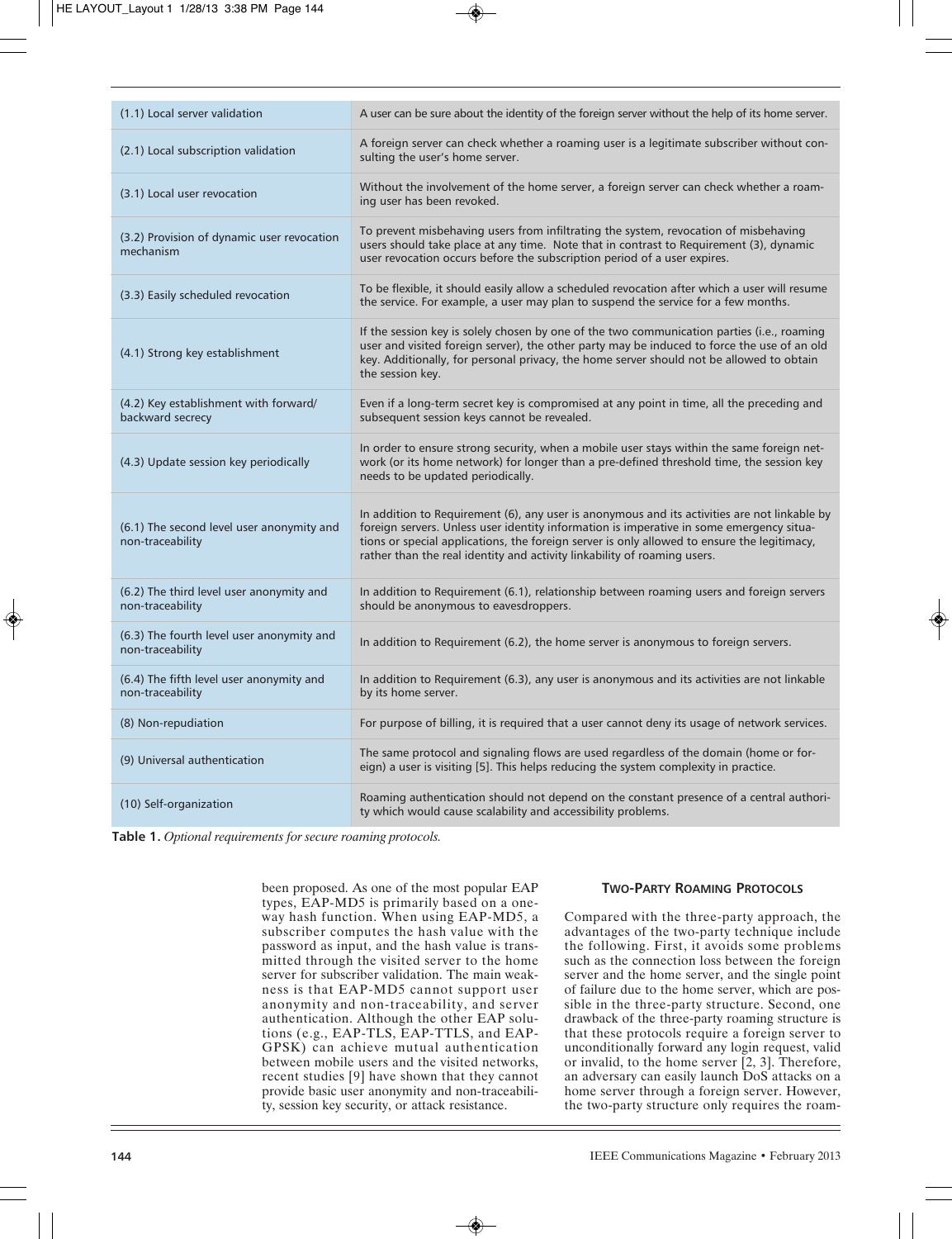

**Figure 2.** *Desirable secure roaming features.*



**Figure 3.** *The structure of roaming authentication: a) the three-party roaming structure; b) the two-party roaming structure.*

ing user and the foreign server to be involved in each protocol run; the DoS attack on home servers is thus not applicable. Third, it requires fewer communication rounds. In the three-party roaming structure, a communication round between the foreign server and the home server is required. Especially when the home server is many network hops away from the foreign server, this communication delay becomes more crucial. These advantages together have led to the recent increasing popularity of the two-party roaming authentication [4–8].

The typical authentication procedure of the two-party technique is: A user *U* sends a login request  $\{alias, sign_{key}(alias \mid noncel \mid ...)\}$  to the visited foreign server  $V$ , where the notations *alias* and  $sign_{key}(.)$  represent a pseudo-ID (i.e., unused pseudonym) and digital signature using some complex cryptographic techniques (e.g., group signature), respectively. With public key materials, *V* checks whether *U* is a legitimate subscriber of the claimed server *H*.

While the two-party structure ensures more robust and fault-tolerant roaming authentication, such a structure also poses some security challenges. First, in order to enable the foreign server to locally check the validity of roaming users, some complex cryptographic techniques (e.g., identity-based signature, group signature) must be used, which usually result in high computation overhead on mobile users and the foreign server. For example, our implementations show that as a common operation of these techniques, pairing computation takes 3.8 ms on a 1.2-GHz laptop PC.

# **LIMITATIONS OF EXISTING WORK**

Existing work has some limitations in securing roaming services.

## **RESISTANCE AGAINST DOS ATTACKS**

With DoS attacks, adversaries flood a large number of illegal access request messages to network servers in order to exhaust their resources and render them less capable of serving legitimate users. A practical authentication mechanism should maintain service availability even in the presence of DoS attacks. Such attacks can be classified into three categories [10].

First, as described earlier, the three-party roaming approach suffers from the DoS attack on a home server through a foreign server. Second, in order to satisfy some design requirements (e.g., establishing a session key or recording a cookie), some roaming protocols (e.g., [4, 5]) based on the two-party structure require each foreign server to use a challenge-response approach with a roaming user before the foreign server authenticates the user. An adversary can easily send a large volume of forged access requests to exhaust the storage, processing, and bandwidth resources of foreign servers. Third, in most roaming authentication techniques (e.g., [3–6]), for each access request message, a foreign server needs to perform expensive cryptographic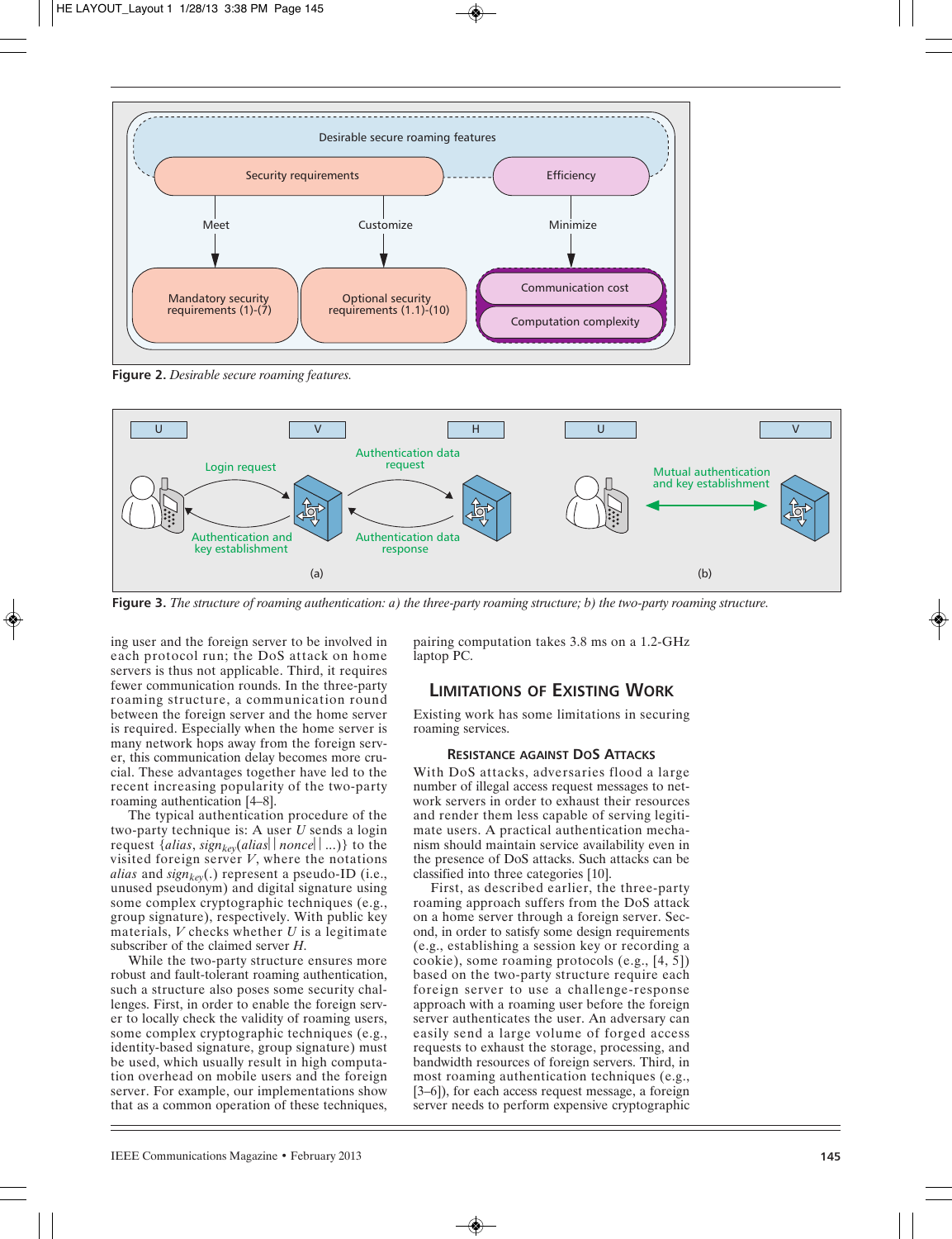

**Figure 4.** *Verification delay comparison.*

operations (e.g., pairing computation in [4–6]) to check the validity of the sender. This limitation can easily be exploited by the adversary. Accordingly, some mechanisms for resisting the second and third categories of DoS attacks are needed to overcome this limitation.

## **EFFICIENT AUTHENTICATION**

A roaming authentication process should be fast enough to maintain persistent connectivity for roaming users. Otherwise, packet loss during the handover process becomes serious. For example, the IEEE is considering a 50-ms limit on hand over time, of which the authentication module should ideally take less than 20 ms. However, in most existing work (e.g., [2–6]), a foreign server verifies each signature individually. Such an approach is not scalable since the foreign server does not have sufficient time to verify each received signature if the arrival rate of signatures is high. For example, in vehicular ad hoc networks (VANETs), each stationary roadside unit (RSU) (i.e., each visited foreign server in this article) could possibly communicate with hundreds of wireless onboard units equipped in vehicles, each sending a safety related message to the RSU every 100–300 ms. Hence, there is a necessity for mechanisms that can accelerate the authentication in roaming services.

## **FLEXIBLE ROAMING IN MOBILE CONTEXTS**

The proliferation of mobile devices has given rise to novel user-centric applications and services. However, existing roaming authentication solutions do not involve mobile contexts of each user as input. More specifically, once a roaming protocol is employed, each step of the authentication process has already been fixed. Addressing this challenge requires roaming authentication that allows mobile users to flexibly choose their desired security and efficiency levels of a roaming service, based on the roaming agreement between foreign servers and the corresponding home server. With such a flexible roaming system, a roaming user can balance security and efficiency of roaming services according to mobile contexts. The following scenarios, which involve a visited server operating in the application layer, illustrate the requirements for a flexible roaming system in mobile contexts.

When Brown is in vacation and visits, for example, Disney Wonderland, s/he will let the wonderland management track him/her for safety and management purposes, but s/he does not want this information correlated with his/her identity. However, Brown sometimes may want to know whether s/he is near one of his/her friends (e.g., whether s/he and one of his/her friends are in the same network cell) through a find-a-friend service. In this case, Brown has to disclose his/her identity to the visited server. Thus, it is desirable for Brown to be able to flexibly choose whether his/her identity is exposed to the visited server.

Furthermore, regarding roaming services, Brown prefers efficiency to security for delayconstrained applications such as VoIP in many private places such as homes and offices. On the other hand, s/he hopes to choose a more secure roaming service in many public places such as shopping malls.

## **PROVISION OF USER REVOCATION WITH BACKWARD AND FORWARD NON-LINKABILITIES**

When user revocation is supported in roaming protocols based on the two-party roaming structure, achieving user non-traceability becomes an challenging issue. This is because sufficient information needs to be provided to foreign servers to identify revoked users, and yet such information should not be enough to enable foreign servers to link other protocol runs of the revoked users. That is, as described in Requirement (6.1), the protocol runs of a revoked user should be both backward and forward non-linkable. Backward non-linkability means that the protocol runs of a revoked user before its revocation should remain anonymous and non-linkable. Forward non-linkability means that for a time-limited revocation due to, for example, suspension of service for a period of time, the anonymity and non-linkability of the revoked user's protocol runs after the revocation period should also be maintained. Unfortunately, even recently proposed roaming protocols do not address this issue. For example, based on the group signature technique, a novel roaming protocol [5] has been proposed to achieve strong user anonymity that protects users' identities against both eavesdroppers and foreign servers (i.e., part of Requirement (6.1)). This protocol only lets the foreign server know the identity of the group to which a user belongs (i.e., the corresponding home server), but not the real identity of the user, thus achieving user anonymity. However, it fails to provide user revocation with backward and forward non-linkabilities because once a particular user exists in the revocation list sent to a foreign server, the foreign server is able to identify all (including past and future) protocol runs in which the user has been and will be involved. In reality, the revocation list is large and updated very frequently, which means that a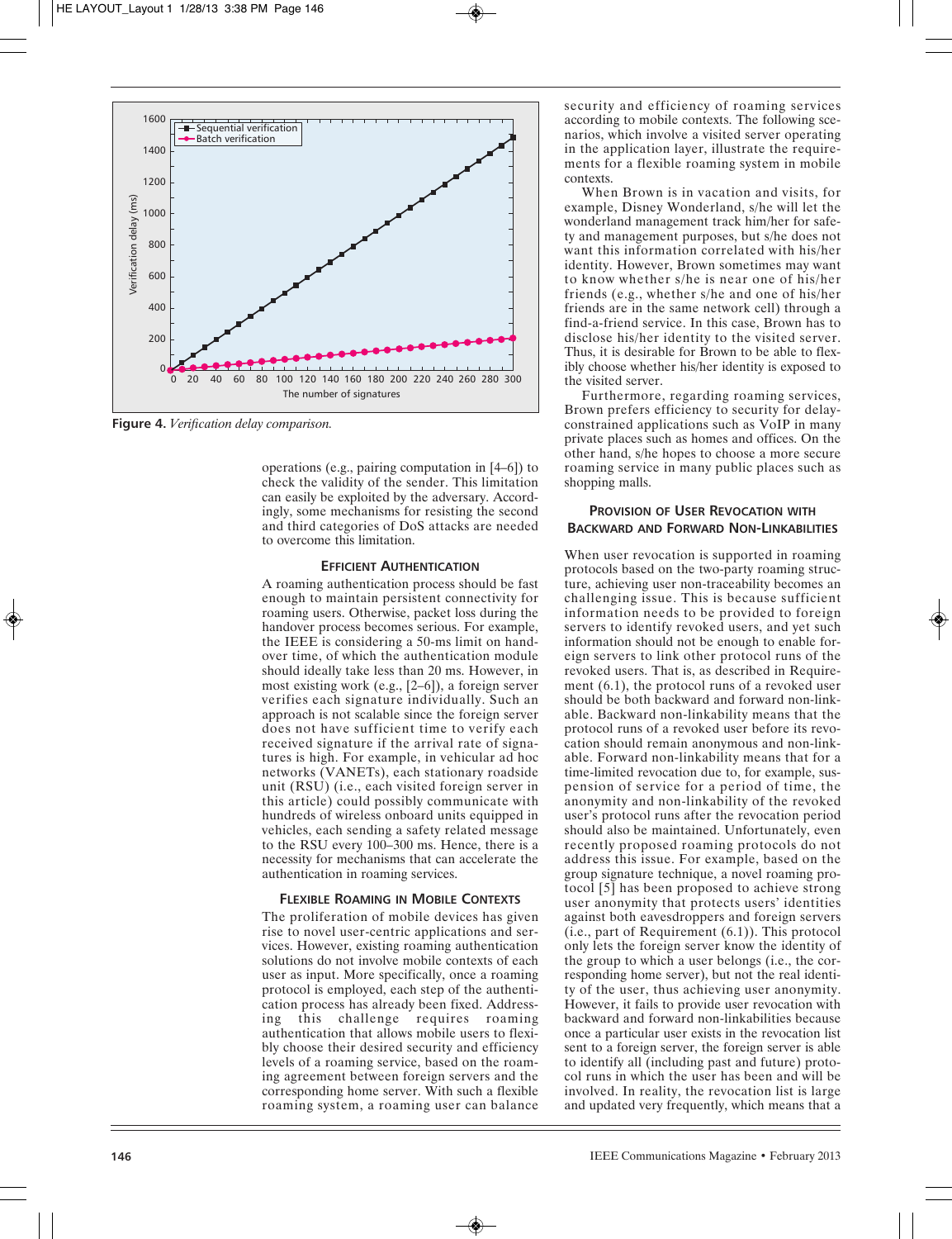| The parameter /        | 14 | 16 | 18 | 20 |                                                    | 24 | 26 |
|------------------------|----|----|----|----|----------------------------------------------------|----|----|
| The execution time (s) |    |    |    |    | 0.013 0.046 0.182 0.565 2.769 12.779 34.98 240.203 |    |    |

**Table 2.** *The execution time for solving a message-specific puzzle.*

foreign server can obtain many users' trace keys. Thus, this weakness is serious, and existing work should be amended to support user revocation with backward and forward non-linkabilities.

# **MECHANISMS TO MITIGATE THE LIMITATIONS**

## **RESISTANCE AGAINST DOS ATTACKS**

To thwart the second DoS attack, a feasible approach is that upon receiving an access request message, each foreign server first verifies this message.

To prevent the third DoS attack, in [10], we have suggested that the message-specific puzzles (also referred to as client puzzles) of [11] can be incorporated into current roaming authentication protocols (e.g., [3–8]) in the following way. When a foreign server finds no evidence of the attack (e.g., the arrival rate of bogus access requests is less than a predefined threshold), it processes access requests normally (i.e., indiscriminately). However, when it suspects itself of being attacked, it only performs expensive verification on access requests selectively. In particular, the server attaches a unique puzzle into the beacon messages and requires the solution of the puzzle to be attached to each access request message. The server commits resources to process an access request only when the solution is correct. In general, solving a puzzle requires a brute force search in the solution space, while solution verification is very fast. Additionally, puzzles are deployed in conjunction with conventional time-outs on server resources. Thus, in order to create an interruption in services, an adversary must have abundant resources to be able to promptly compute a large enough number of puzzle solutions in line with its sending rate of illegal access requests. In contrast, although puzzles slightly increase legitimate users' computational load when the server is under attack, they are still able to obtain network access regardless of the existence of the attack. The detailed description is as follows.

If a network server, say  $V$ , is not under attack, it attaches "No" into the beacon messages. It indicates to the roaming users that no puzzles are being distributed, and the roaming protocol is executed normally. On the other hand, if *V* is under attack, it adds "Yes" and a puzzle (i.e., a random number *a* and an integer *l*) into the beacon messages. In order to initiate a connection with *V*, a roaming user must solve the puzzle within a specified time interval. A valid solution *L* is such a value that after applying the hash function *h*() to {Access request  $\left|\left| \vec{a} \right| \right| \overline{L}$ }, the first *l* bits of the result are all 0. The parameter *l* determines the strength of the puzzle. Before transmitting the access request message, a user first tries to solve the puzzle by finding the puz-

zle solution *L*. Subsequently, the user sends the final access request message  ${Access request}$  $a|L$  to *V*. The puzzle solution in every access request can be efficiently verified by *V* via a hash function operation and comparison. Only if this verification is successful does *V* perform expensive verification on the access request.

We implemented the proposed approach and added it into the roaming authentication protocol of [6] to show its efficiency in practice. Table 2 gives the time required to solve a message-specific puzzle on a 1.6-GHz laptop PC (using the OpenSSL library) when the parameter *l* varies. For example, the time required to solve a message-specific puzzle is 0.182 s when the parameter *l* is set to 16. As described above, this time consumption is enough to defeat the DoS attack.

Note that in some application scenarios, the adversary may have much higher computation power than a legal mobile user. To prevent a powerful adversary, the parameter *l* should be considerably large; however, this would bring an extra burden to the low-power mobile devices in a normal authentication process. To solve this issue, instead of the message-specific approach, we have proposed a polynomial-based lightweight verification scheme to enhance the resistance to DoS attacks by imposing more computational load to adversaries as follows [7].

This scheme requires that in the system initiation phase of current roaming protocols, each server randomly generates a bivariate *t*-degree polynomial  $f(x, y) = \sum_{i=1}^{t} a_{ij}x^i y^j$  over a finite field  $F_q$ , where q is a large prime number, such that it has the property of  $f(x, y) = f(y, x)$ . When a user *U* registers to its home server *H*, *H* chooses a family of non-linkable pseudo-IDs. For each pseudo-ID *alias*, *H* computes a polynomial share of  $f(x, y)$ , that is,  $f(alias, y)$ , and then delivers them to *U* using a secure transmission protocol (e.g., wired transport layer security protocol). Also, *H* securely transmits  $f(ID_V, y)$  to foreign server *V*, where  $ID_V$  is the identity of *V*. When *U* wants to access the network via *V*, it computes the common key  $f(alias, ID_V)$  by evaluating  $f(alias, y)$  at point  $ID_V$ , and  $V$  can compute the same key  $f(alias, ID_V) = f(ID_V, alias)$  by evaluating  $f(ID_V, y)$  at point *alias*. Then *V* can use key  $f(ID_V, alias)$  to verify the access request message of *U* through a message authentication code. Experimental results in [7] show that evaluation of the polynomial is very fast, and hence *V* can efficiently verify the access request messages before performing expensive verification to mitigate the DoS attack. Compared to the messagespecific puzzles, this lightweight verification scheme can more effectively mitigate DoS attacks because an authorized user has a clear advantage over the adversary due to its prior knowledge of the communication key with each server. On the other hand, the adversary has to guess the communication key first, before gener-

*The proliferation of mobile devices has given rise to novel user-centric applications and services. However, existing roaming authentication solutions do not involve mobile contexts of each user as input. More specifically, once a roaming protocol is employed, each step of the authentication process has already been fixed.*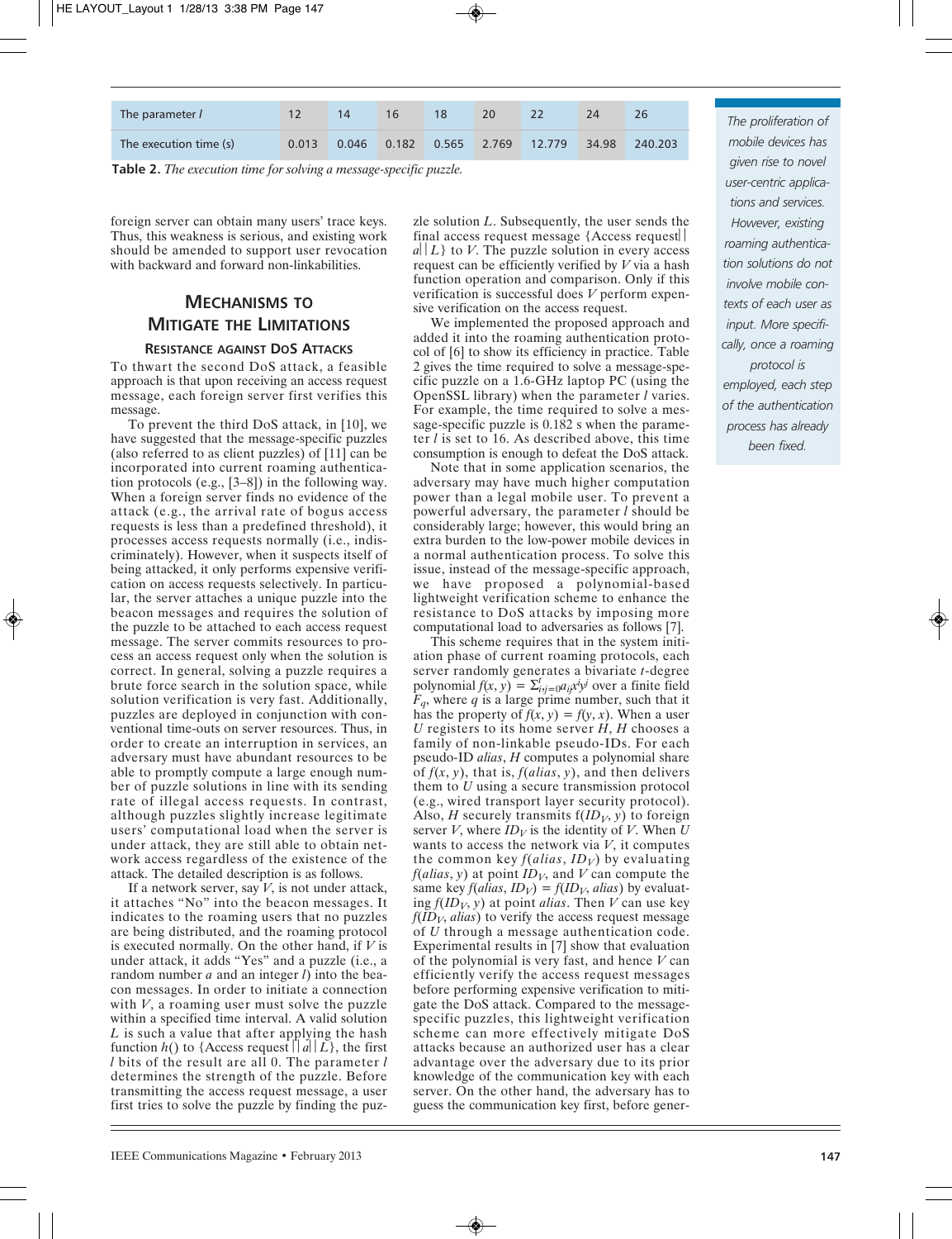*An important first step in achieving flexible roaming is notifying mobile users to specify the security and efficiency levels of roaming services. To become truly ubiquitous, this step should be merged into the background processes such that it becomes a part of the fabric of everyday life.*

ating a valid access request. Thus, this scheme would not bring much of a burden to the lowpower mobile devices and, at the same time, can resist a DoS attack from a powerful adversary. Note that this scheme is unconditionally secure and *t*-collusion resistant, which means that only when  $t + 1$  network identities are compromised is the secret polynomial *f* of server *H* disclosed.

# **BATCH VERIFICATION FOR LOW-DELAY AUTHENTICATION**

In order to speed up the process of verification for a foreign server, we have proposed to use batch verification on roaming services [7], in which a foreign server can simultaneously verify multiple received signatures to dramatically reduce the total verification time. For example, two pairing operations are required to verify a single signature. With the batch verification scheme of [7], verifying *n* signatures also takes two pairing operations instead of  $2 \times n$  pairing operations. In other words, the running time of the dominant operation (i.e., pairing) of the verification process is independent of the number of signatures to verify. Therefore, the batch verification can dramatically decrease the time spent on verifying a large number of signatures. The verification delay of a foreign server against the number of received messages is plotted in Fig. 4. In this experiment, server side programs have been implemented in C and executed in a 2- GHz laptop PC. The maximum number of signatures that can be verified simultaneously in 200 ms are 40 and 291 for sequential verification and batch verification, respectively. In the context of the secure VANET application discussed earlier, it means that with batch verification, an RSU can verify 291 safety related messages every 200 ms.

## **FLEXIBLE ROAMING IN MOBILE CONTEXTS**

An important first step in achieving flexible roaming is notifying mobile users to specify the security and efficiency levels of roaming services. To become truly ubiquitous, this step should be merged into the background processes such that it becomes a part of the fabric of everyday life. Users want a flexible roaming system that "just works" according to mobility context with little or no action on their part; otherwise, users are reluctant to accept such a roaming service because they view it as inconvenient. Therefore, the goal is to minimize technology's intrusiveness, and the demands of users and network providers. Here, we suggest a feasible approach as follows.

As depicted in Fig. 2, the goal is to allow each roaming user to configure its security and efficiency properties as policies and to have user-friendly operations that result in minimal disruption while satisfying the user's security and efficiency policy. For example, a user configures the security and efficiency of a roaming service using a Boolean flag (e.g., a checkbox) indicating whether the user desires the requirement or not. Before each user makes such a decision, the network providers are responsible for providing full information about different policies, and the corresponding security and efficiency levels. For

example, this information is built into the web browsers of each user or included in the beacon messages.

## **PROVISION OF USER REVOCATION WITH BACKWARD AND FORWARD NON-LINKABILITIES**

We have proposed Priauth, a privacy-preserving universal authentication protocol, in [6]. It is built on the verifier-local revocation group signature with backward non-linkability technique (VLR-GS-BU). Compared to a basic group signature technique, the VLR-GS-BU algorithm can provide a way to trace users' signatures in an individual period defined by *H*. More specifically, once the revocation token (i.e., trace key) of a user at time interval *j* is transmitted to a foreign server, the foreign server only has ability to trace the user's signatures at time interval *j*, but not at any other interval *k*, where  $k \uparrow i$ . Thus, Priauth can preserve backward and forward nonlinkabilities in roaming services.

## **REMARK**

Since a roaming system is deployed in a wide variety of wireless networks, the requirements (i.e., optional security requirements (1.1)–(10) and efficiency requirement) for a roaming protocol vary in different application scenarios. Of course, the roaming authentication technique must minimally satisfy the mandatory requirements. At the same time, different applications may need to satisfy different optional requirements. This is illustrated by the following example. In general, it is desirable to provide user anonymity and non-traceability. However, in some application scenarios, it is the responsibility of the corresponding home server to reveal the related private information (e.g., identity, position) of a roaming user in case of emergency (e.g., enhanced 911 location service mandated by the U.S. Federal Communications Commission). We call this feature conditional privacy preservation. Therefore, any roaming system with the feature that a user is completely anonymous such that its activities are not linkable by its home server would not be adequate here. That is, any roaming protocol that meets Requirement (6.4) is not applicable here. We can see that no roaming technique is ideal in all mobile scenarios; thus, the techniques employed must depend on the requirements of target applications and careful choice of cryptographic techniques.

# **PROSPECTS**

Although the research field of roaming authentication has received significant attention, there are still many challenging issues that need to be addressed. Here, we list some important ones.

## **CROSS-LAYER PROTOCOL DESIGN FOR ROAMING AUTHENTICATION**

Most of the existing work in roaming authentication (e.g., [2–7]) only focuses on network layer protocol design. We exemplify the need for cross-layer design in the following.

In the physical layer, the adversary can analyze the overheard wireless traffic to obtain use-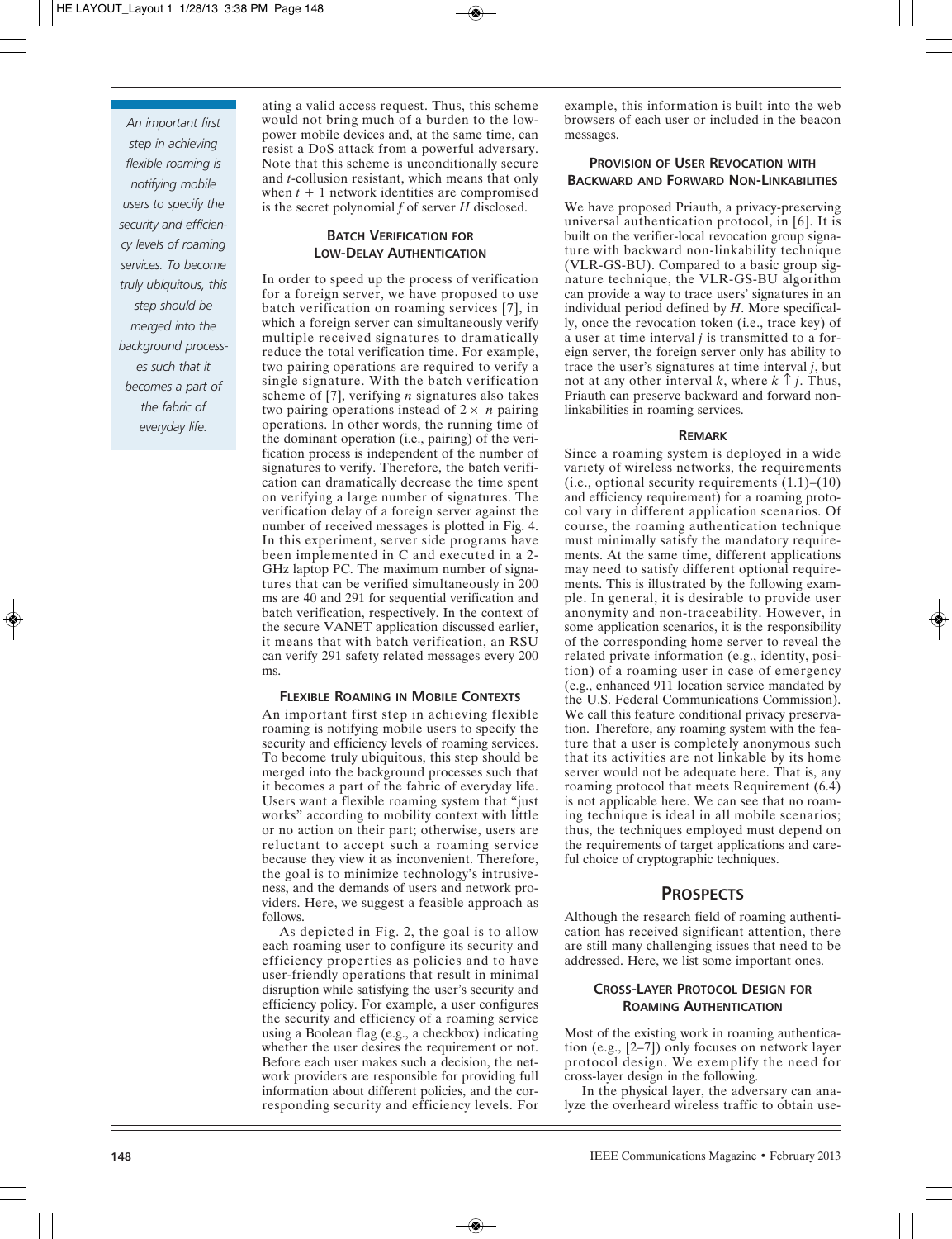ful information, such as the network usage pattern. However, all existing roaming techniques do not consider such an attack; thus, a physicallayer solution must be incorporated into the current techniques to address the traffic analysis attack.

In the medium access control (MAC) layer, the standards of current wireless technologies (e.g., IEEE 802.11 and Bluetooth) commonly require manufacturers to assign an identification number (i.e., MAC address) to every mobile device. Regarding security, the MAC address is like an annoying tag attached to a mobile device anytime and anywhere. Such a practice exposes the ID of a mobile device at the MAC layer. As a result, without considering this security issue, all existing roaming authentication approaches cannot protect user anonymity and non-traceability against eavesdroppers (i.e., Requirement (6)).

Designing authentication protocols that can handle attacks from different layers is a challenging issue. Currently, only preliminary solutions are available [8]. Future work on roaming systems should be based on a cross-layer approach that is no longer limited by the firm boundary currently existing between different layers of the network protocol stack.

## **ROAMING AUTHENTICATION IN EMERGING NETWORKS**

Recent advances in wireless communication technology have motivated new application domains for wireless networks. For example, body area networks (BANs) revolutionize the way to seek healthcare at home, at a hospital, or in large medical facilities. Another example is that future wireless sensor networks will follow a two-tiered architecture, where the lower tier comprises a large number of resource-constrained sensor nodes, while the upper tier contains fewer relatively resource-rich master nodes. In general, wireless networking is in the process of transition from conventional infrastructurebased last-hop-wireless networks to more dynamic self-forming autonomous peer-to-peer networks. This transition has significant implications for both security and efficiency of roaming services. Although the roaming services of other types of wireless networks have the same or similar requirements, traditional network roaming approaches do not generally apply to these emerging networks mainly because they assume unlimited resource of foreign servers and nonstringent roaming delay requirements.

For example, a registered user (e.g., healthcare staff, researchers, insurance companies) may roam over multiple BANs and use a handheld device (e.g., smartphone) to access the health-related parameters through contacting a biosensor node of a BSN (i.e., the foreign server in this article). A key design objective is to limit delays introduced by the roaming mechanism in order to comply with BAN latency requirements, especially when a medical emergency happens. On the other hand, a biosensor node has very limited resources compared to a traditional foreign server. Thus, future work on roaming services should focus on these emerging networks.

## **NON-CRYPTOGRAPHIC ROAMING AUTHENTICATION TECHNIQUE**

All existing roaming authentication approaches resort to cryptography. However, cryptographic exchange mechanisms are complex and therefore induce potential vulnerabilities in themselves. As reported in [12], lower/physical layer characteristics (e.g., MAC behavior, clock skew, signal strength) have been considered as potential alternatives/complements to provide security in wireless networks. We expect that some progress can be made by using these non-cryptographic techniques to achieve an effective roaming authentication. Here, we use clock skew and Requirement (1) (i.e., server authentication) as an example. Clock skews are the inherent tiny drifts in the clocks of hardware devices due to variations in the manufacturing process. It has been demonstrated that the measurement of clock skews can provide the fingerprints of the devices (e.g., access points). To meet Requirement (1), a feasible approach is that each mobile user gets the clock skews of the foreign servers from the corresponding home network and uses this information to establish the first point of trust with a legitimate foreign server. This method does not require any additional hardware to realize as it exploits the already existing defects in the clock crystals.

# **CONCLUSION**

Roaming services in wireless networks provide people with attractive flexibility and convenience. This process should be fast enough to support demanding applications such as multimedia content delivery, but also be secure enough. In this article, we have presented a state-of-the-art survey and conclusion on some recent prominent work in secure roaming services. We have proposed a set of mechanisms to complement existing work for defending against DoS attacks, efficient authentication, flexible roaming in mobile contexts, as well as backward and forward non-linkabilities. We encourage more research in roaming protocols to address the challenges that are still outstanding.

## **ACKNOWLEDGMENT**

This work was supported by the National Science Foundation of China (Grant No. 61070155), Program for New Century Excellent Talents in University (NCET-09-0685), the Fundamental Research Funds for the Central Universities (2012FZA5017), and a grant from the Research Grants Council of the Hong Kong SAR, China [Project No. CityU 111208]. Also, we are grateful to the anonymous reviewers for their valuable comments to improve the quality of the manuscript.

## **REFERENCES**

- [1] D. Huang, X. Hong, and M. Gerla, "Situation-Aware Trust Architecture for Vehicular Networks," *IEEE Commun. Mag.*, vol. 48, no. 11, 2010, pp. 128–35.
- [2] D. Samfat, R. Molva, and N. Asokan, "Non-Traceability in Mobile Networks," *Proc. MobiCom '95*, 1995, pp. 26–36.
- [3] G. Yang, D. S. Wong, and X. Deng, "Anonymous and Authenticated Key Exchange for Roaming Networks," *IEEE Trans. Wireless Commun.*, vol. 6, no. 9, Sept. 2007, pp. 3461–72.

*We have proposed a set of mechanisms to complement existing work for defending against DoS attacks, efficient authentication, flexible roaming in mobile contexts, as well as backward and forward non-linkabilities. We encourage more research in roaming protocols to address*

*the challenges that are still outstanding.*